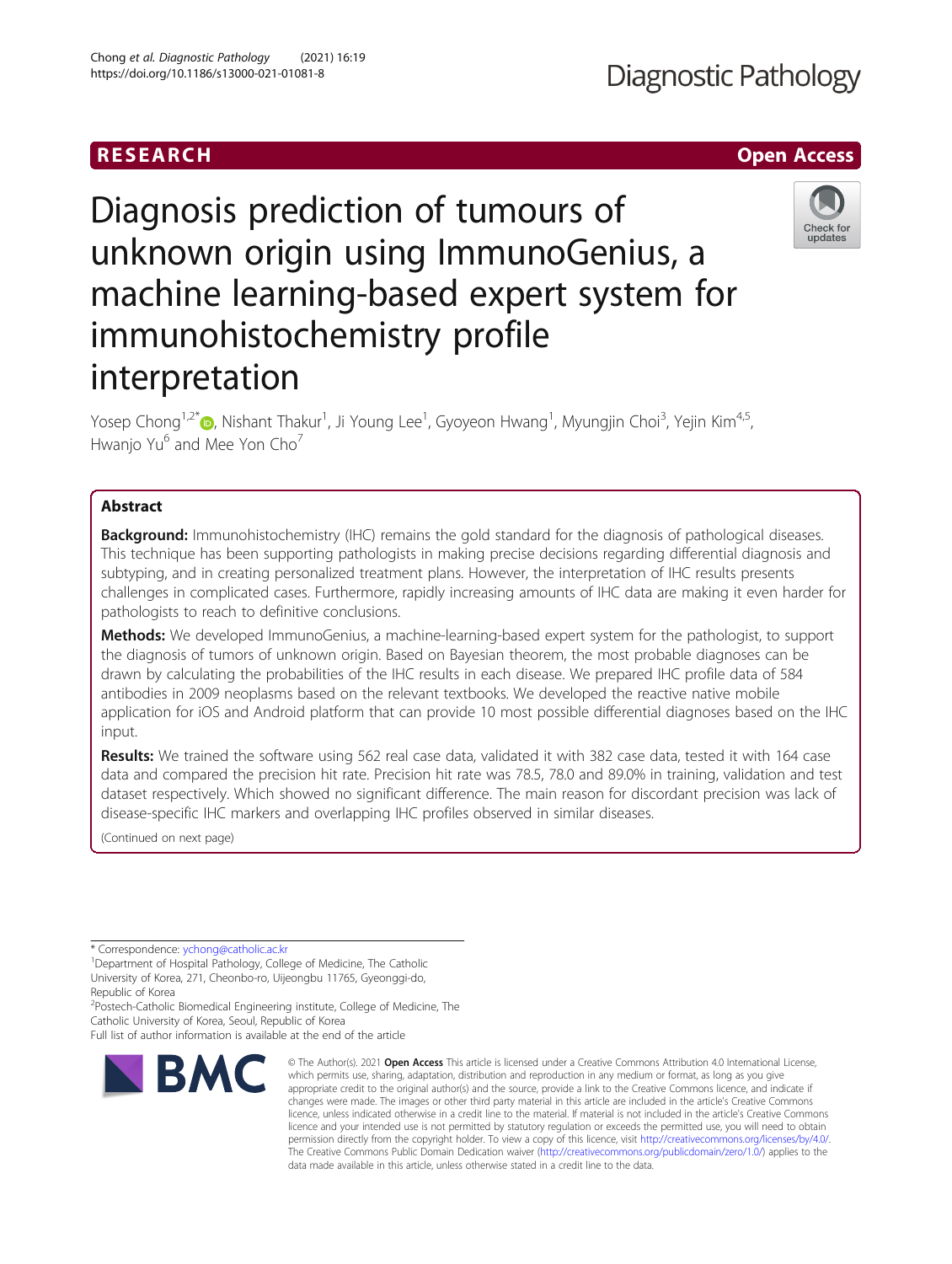# (Continued from previous page)

**Conclusion:** The results of this study showed a potential that the machine-learning algorithm based expert system can support the pathologic diagnosis by providing second opinion on IHC interpretation based on IHC database. Incorporation with contextual data including the clinical and histological findings might be required to elaborate the system in the future.

Keywords: Database, Expert system, Machine learning, Immunohistochemistry, Probabilistic decision tree

# Background

Immunohistochemical staining (IHC) is an essential staining method for differentiating tumor origin in pathologic diagnosis. It enables to infer the origin of cells by investigating the expression of specific antigens in the tissue  $[1-6]$  $[1-6]$  $[1-6]$  $[1-6]$ . In 1941, Dr. Albert Coons developed an indirect form of immunofluorescence staining technique [\[1](#page-8-0), [7](#page-8-0)]. Initially, it was designed for staining fresh tissue samples and samples were visualized by fluorescence microscopy. However, with the introduction of enzyme-conjugated antibodies and paraffinembedding, IHC became a regularly used assay in the diagnosis of pathological conditions [[2](#page-8-0)–[6\]](#page-8-0). Simultaneously, the role of IHC has been extended from classifying the cellular origin of tumours to the subtyping tumours, determining treatment efficacy, predicting patient prognosis (prognostic marker), and finally differentiating precancerous lesions by evaluating the molecular changes [\[1](#page-8-0)–[3](#page-8-0), [8\]](#page-8-0).

However, the rapidly expanding knowledge about IHC positivity in each neoplasm often leads to conflicting interpretations in routine practices, especially in some complicated cases [[9](#page-8-0)]. For example, a combination of TTF-1 (lung and thyroid), galectin-3 (100% in papillary thyroid cancers), and napsin A (lung adenocarcinomas) is used to determine the tumour origin of a lung mass in patients with thyroid nodules [\[10](#page-8-0), [11\]](#page-8-0). However, in different lung cancer subtypes, TTF-1 positivity changes from 21 to 91%, and galectin-3 shows 49% positivity in the subset of lung adenocarcinomas, and napsin A shows a positivity of less than 5% in thyroid cancers, which means that the IHC results by themselves cannot exclude the rare exceptions [\[11](#page-8-0)–[13\]](#page-8-0). The interpretation of IHC results can be biased depending on the experience and knowledge of the individual pathologists [[2,](#page-8-0) [4,](#page-8-0) [6\]](#page-8-0). Presently, thousands of new antibodies and IHC staining data from various tumours are available to researchers. Over a hundred thousand studies using IHC-based assays have been published since 2000. Therefore, it is not feasible for the pathologists to memorize the expression of all the molecular markers recognized by the constantly evolving repertoire of antibodies in tumours from different tissues of origin [\[14](#page-8-0)].

Algorithmic approaches and standardized IHC panels for certain diagnoses have been used to solve this problem [\[9](#page-8-0), [14](#page-8-0), [15\]](#page-8-0). However, in clinical practice, each case is unique and sensitive, and generalized application of particular IHC panels in some cases can be timeconsuming and labour-intensive.

Thus, we developed an expert system using computer software, in the form of an iOS and Android mobile application-based on a machine-learning algorithm and IHC database IHC that assists pathologists in making a precise diagnosis.

#### Methods

This study was approved by the Institutional Review Board of the Catholic University of Korea, College of Medicine (SC17RCDI0074).

# Development of machine-learning algorithm using probabilistic decision tree

Bayesian theorem is one of the main topic in the field of probability theory and statistics. This indicates a relationship for random variables between conditional probabilities and marginal probabilities. According to Bayesian theorem, the post-event probability can be calculated when the pre-event probability is given. Bayes' theorem is stated mathematically as  $P(B) \neq 0$ , where A and B are events  $[16]$  $[16]$  $[16]$ . P(A|B) and P(B|A) are the conditional probabilities, such that the likelihood of event A occurring, given that B has occurred and vice versa, respectively.  $P(A)$  and  $P(B)$  are the probabilities of observing A and B independently of each other [\[16](#page-8-0)].

$$
P(A|B) = \frac{P(B|A)P(A)}{P(B)}
$$

IHC results are binary and the probability of positive and negative IHC in each neoplasm is empirically known by pathologists and relatively well documented in the textbooks and literature (Fig. [1\)](#page-2-0). Although incidence of each neoplasm should be pre-event probability, incidence of each neoplasm varies with various other factors such as ethnicity, and we are dealing with the hypothetical probability that is only based on IHC results. In addition, the effect of pre-event probability can be too high when additional conditions are few and its effect can be low when additional conditions are many enough.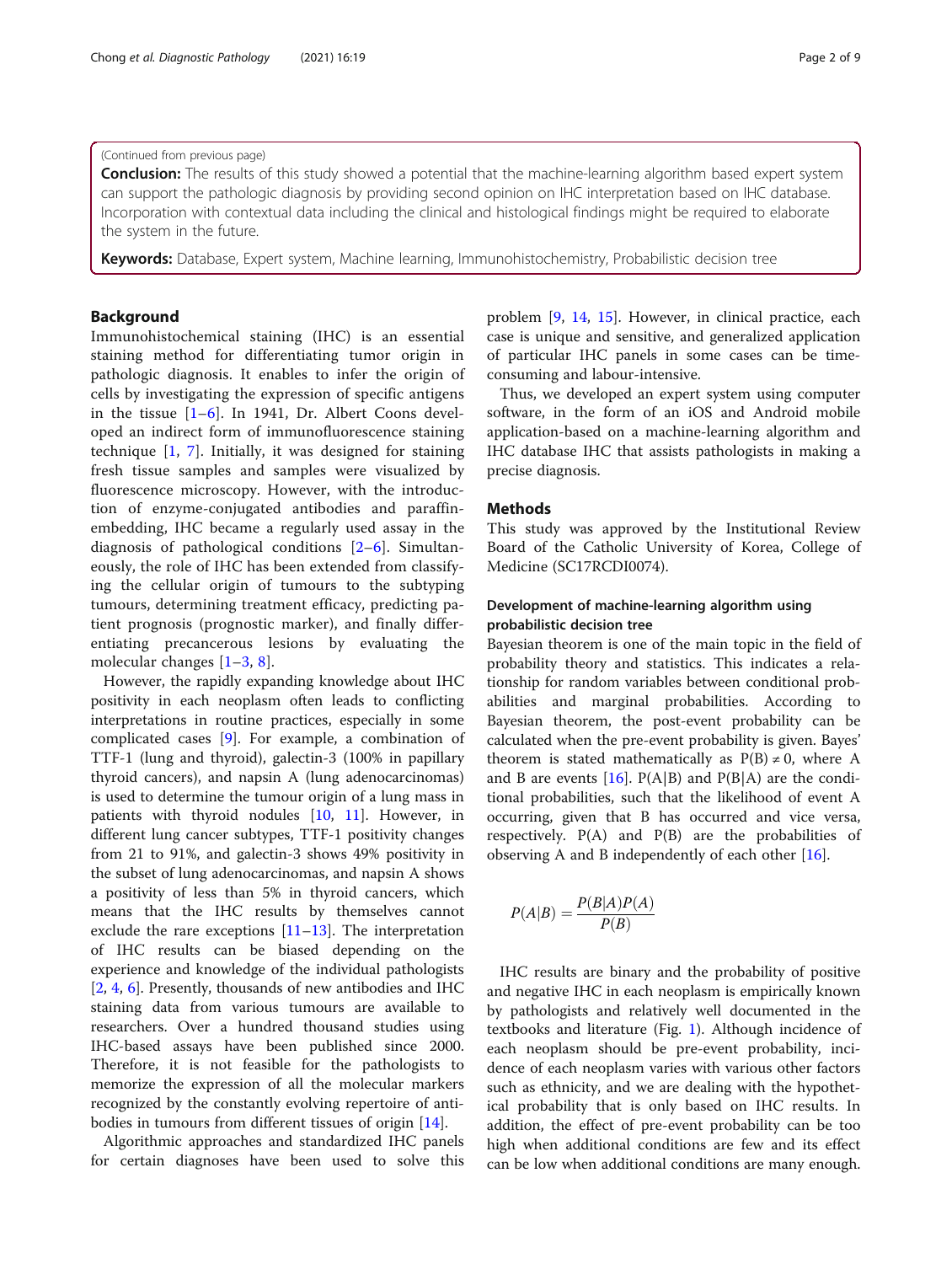<span id="page-2-0"></span>

Therefore, we hypothetically supposed that the preevent probability is neglectable for computation.

Collectively, we need a database of a  $2 \times 2$  table with tests, diseases, and the probability of positivity of each test for each disease. Test results obtained are binary. The probability of positivity signifies the number of positive cases among all the cases of the disease. Once the test results are obtained, the probability for each disease can be calculated by multiplying the prior probability and the probabilities of each test being positive or negative, to indicate the illness with the highest probability, by comparing post probability.

Let us take an example as in Fig. 2. Suppose that the pre-event disease probability is 30% for Disease 1, 50% for Disease 2, and 20% for Disease 3, and the known probability of positive results of Test A, B, and C for each disease is as shown in the table of Fig. 2. If we get the results of Test A, B, C as positive, negative, and positive, we can calculate post probability as the equations next to the table. As a result, the probability of Disease 3 is the highest upon the test results.

# Construction of IHC database

As shown in Supplementary table [1](#page-7-0), important textbooks on IHC such as Classification of Tumours Series (IARC, Lyon, France) and literature from World Health Organization (WHO), were used to build an IHC database based on the IHC expression profile of all tumours [[4,](#page-8-0) [5,](#page-8-0) [17](#page-8-0)–[28](#page-8-0)]. Over 5000 different neoplasms were recorded based on the WHO classification. Neoplasms without IHC expression profile were excluded. Differences in the IHC profile of tumour subtypes, were recorded separately from the primary type.

Each tumours IHC positivity was recorded as showed in the textbook. If there was no exact numerical value attributed to the positivity, arbitrary expressions such as "always positive", "often positive", or "rarely/ occasionally positive" were assigned. The positivity of each tumour was described as: "always": 95%; "often": 75%; "in about a half of cases": 50%; "seldom": 30%; "rarely/ occasionally": 10%; and "never": 0%. If the positivity differs between textbooks, the average value was used in the database. IHC database showed in Supplementary Fig. [1](#page-7-0).

Around 600 antibody names and their synonyms used in IHC were recorded using the textbooks and reviewed with the online references Supplementary table [2.](#page-7-0)

# Development of ImmunoGenius, a mobile application for iOS and android

The "ImmunoGenius" mobile application for iOS and Android was developed using NoSQL (Fig. [3\)](#page-3-0) and can be accessed on iPhones, Android phones, and iPads. It is designed to search for diseases and upon selection of the illness it generates a table with the IHC

|                                                               | Test A | Test B                   | Test C | Prior probability |                                                                      | Post probability |  |  |  |
|---------------------------------------------------------------|--------|--------------------------|--------|-------------------|----------------------------------------------------------------------|------------------|--|--|--|
| Disease 1<br>$(30\%)$                                         | 60%    | 30%                      | $0\%$  | 0.3 x             | $0.6 \times 0.7 \times 0.0$                                          | $= 0.000$        |  |  |  |
| Disease 2<br>$(50\%)$                                         | 20%    | 80%                      | 10%    | 0.5 x             | $0.2 \times 0.2 \times 0.1$                                          | $= 0.002$        |  |  |  |
| Disease 3<br>$(20\%)$                                         | 50%    | 50%                      | 70%    | 0.2 x             | $0.5 \times 0.5 \times 0.7$                                          | $= 0.035$        |  |  |  |
| Test results                                                  | $^{+}$ | $\overline{\phantom{a}}$ | $^{+}$ |                   | The probability of Disease 3 is the highest with the test<br>results |                  |  |  |  |
| Fig. 2 The prior and post probability based on Bayes' theorem |        |                          |        |                   |                                                                      |                  |  |  |  |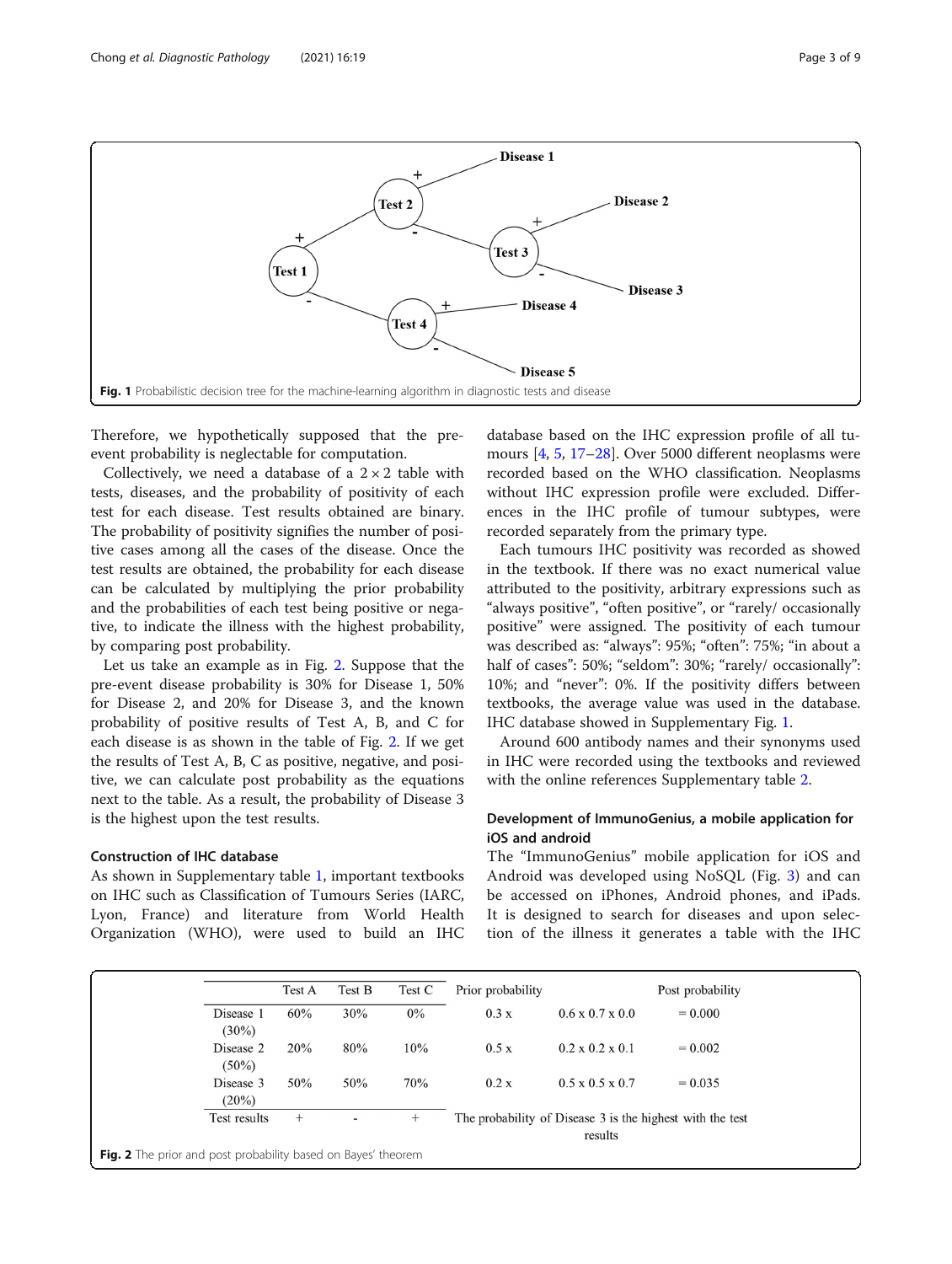<span id="page-3-0"></span>antibody names in the first row and disease name in the left column. The IHC profiles are showed in the corresponding cells designated as "++" for 75–100% positivity, "+" for 50–74%, "+/−" for 30–49%, "−/+" for  $10-29%$ , and "-" for  $0-9%$  shown with graded shades (Fig. [4\)](#page-4-0). Individuals can compare the different IHC profiles and add or remove the diseases and IHC antibodies to customize the table. Importantly, individuals can add their IHC results through a button on the right-hand side. Once the IHC results are inserted, the diagnosis presumption algorithm calculates the top 10 most probable diagnoses, which are shown along with the estimated probability (red numbers). The detailed user instructions and software download is available at homepage: [https://](https://immunogenius.wixsite.com/website) [immunogenius.wixsite.com/website](https://immunogenius.wixsite.com/website))

google play store: [https://play.google.com/store/apps/](https://play.google.com/store/apps/details?id=com.dasomx.ig&hl=ko) [details?id=com.dasomx.ig&hl=ko](https://play.google.com/store/apps/details?id=com.dasomx.ig&hl=ko)

you tube video: [https://youtu.be/0EUQKCmAXc8](https://youtu.be/E-PTdMNexOc)

# Validation of diagnosis presumption algorithm using patient data

To prove the precision of the diagnosis presumption algorithm, IHC profile data was generated for specific cases and diagnosed by pathologists using conventional methods. These were then compared with the top 10 results from the presumptive diagnoses algorithm. The IHC profile data of 1000 tumours of unknown origin (TUOs) collected between 2010 to 2017 from the Yeouido and Seoul St. Mary's Hospital, College of Medicine, The Catholic University of Korea were used in this study. Any data related to patient identification, except the original diagnosis and the IHC results, were blinded before data processing. In addition, we collected the IHC profile data of 164 TUOs for test dataset diagnosed in 2020 from the archives at Uijeongbu St. Mary's Hospital, College of Medicine, The Catholic University of Korea. TUOs were defined as the cases in clinical or pathological situation, where the immunohistochemical differential diagnosis is needed to differentiate between primary or metastatic lesions, or between variable subtypes of cancers, for confirmative diagnosis. In such cases, the histological findings alone cannot exclude the possibility of misdiagnosis or misclassification (e.g. determination of tumour origin in ascites, pleural fluid, or lymph nodes; determination of primary or metastatic lesions and pathologic subtyping in the needle biopsy samples of lung, liver, or kidney, where metastasis is common and clinicoradiologic findings are not confirmative). For training and validation, the retrieved database was divided into 6:4. The cases with inadequate IHC profiles such as the absence of markers for tumour origins, IHC less than three antibodies, inconclusive results were excluded. However, only prognostic markers such as EGFR or p53 were eliminated. Supplementary Fig. [2](#page-7-0) showed an example of retrieved IHC profile dataset from patients. The precision of diagnosis presumption algorithm was confirmed by the inclusion of the diagnosis obtained by conventional methods in the top 10 presumptive diagnoses generated by the algorithm. It is considered to be inclusive, without significant difference in the IHC profile, between the initial and presumptive diagnosis, but the only difference in location (e.g., gastrointestinal stromal tumour of the stomach vs. small intestine). The hit rate of training and validation data was compared to prove the functionality of the algorithm. The algorithm is considered validated, if there is no statistically significant difference between the training and validation dataset. After training

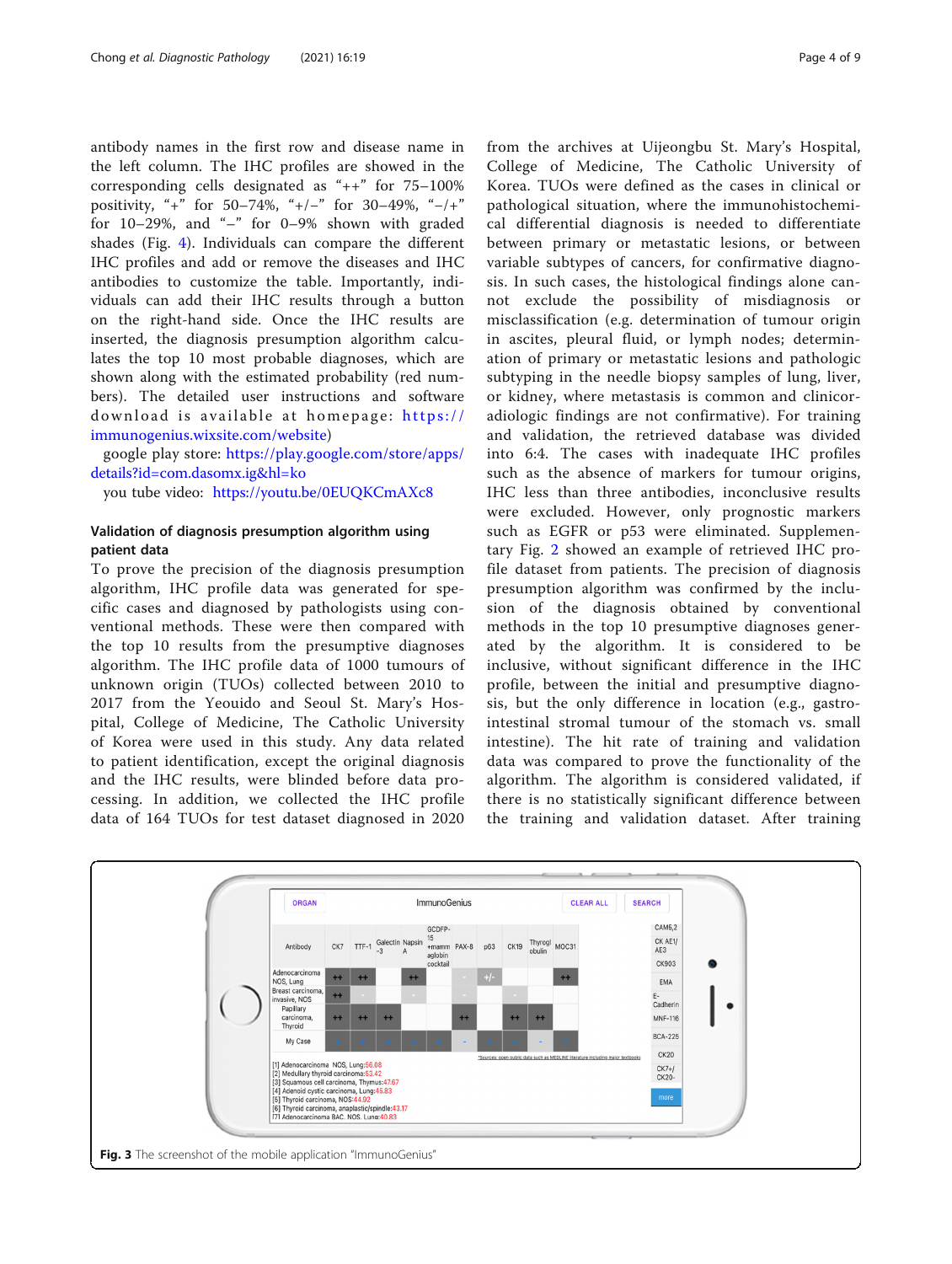<span id="page-4-0"></span>

and validation, algorithm was tested with dataset of another institute (external validation).

## Statistical analysis

Time and computer complexity were accessed by testing the mobile application. Chi-square test was used to compare the hit rate between original and presumptive diagnoses. A web-based statistical analysis ("[http://web](http://web-r.org)[r.org](http://web-r.org)") was used for statistical analysis.

# Results

# Construction of IHC database. Recruitment of training, validation, and test dataset

The detailed information related to 2009 different types of cancer, 584 IHC antibodies, and their IHC profiles were recorded in the IHC database. Five hundred sixtytwo cases were used for the training dataset, 382 cases were used for the validation dataset and 164 cases for test dataset.

# Training data

The recruited training and validation data of the tumours were from 562 and 382 cases, respectively. On an average, 6.8 IHC antibodies (ranged 1–13) were used for diagnosis. A wide variety of tumours from 32 organs were included. The organ and the original diagnoses of the training data cases are shown in Tables [1](#page-5-0) and [2](#page-5-0). The common organs were lung (20.6%), liver (9.8%), kidney (6.6%), stomach (6.6%), and large intestine/rectum (5.3%) (Table [1](#page-5-0)). Ascites and peritoneum consist of 5.7%, while pleural fluid and pleura comprised of 5.2% (Table [1](#page-5-0)) of the cases. Primary carcinoma consists of 41.3% of the cases, followed by metastatic carcinoma (26.9%), benign mesenchymal tumour (21.4%), mild (normal) lesion (5.9%), and malignant mesenchymal tumour (4.6%) (Table [2\)](#page-5-0). The hit rate of the presumptive diagnosis of the training data (top 10) was 78.5% (Table [3\)](#page-6-0). The error rates being the highest at 30.8% in malignant mesenchymal tumours, followed by metastatic carcinoma (25.8%), benign mesenchymal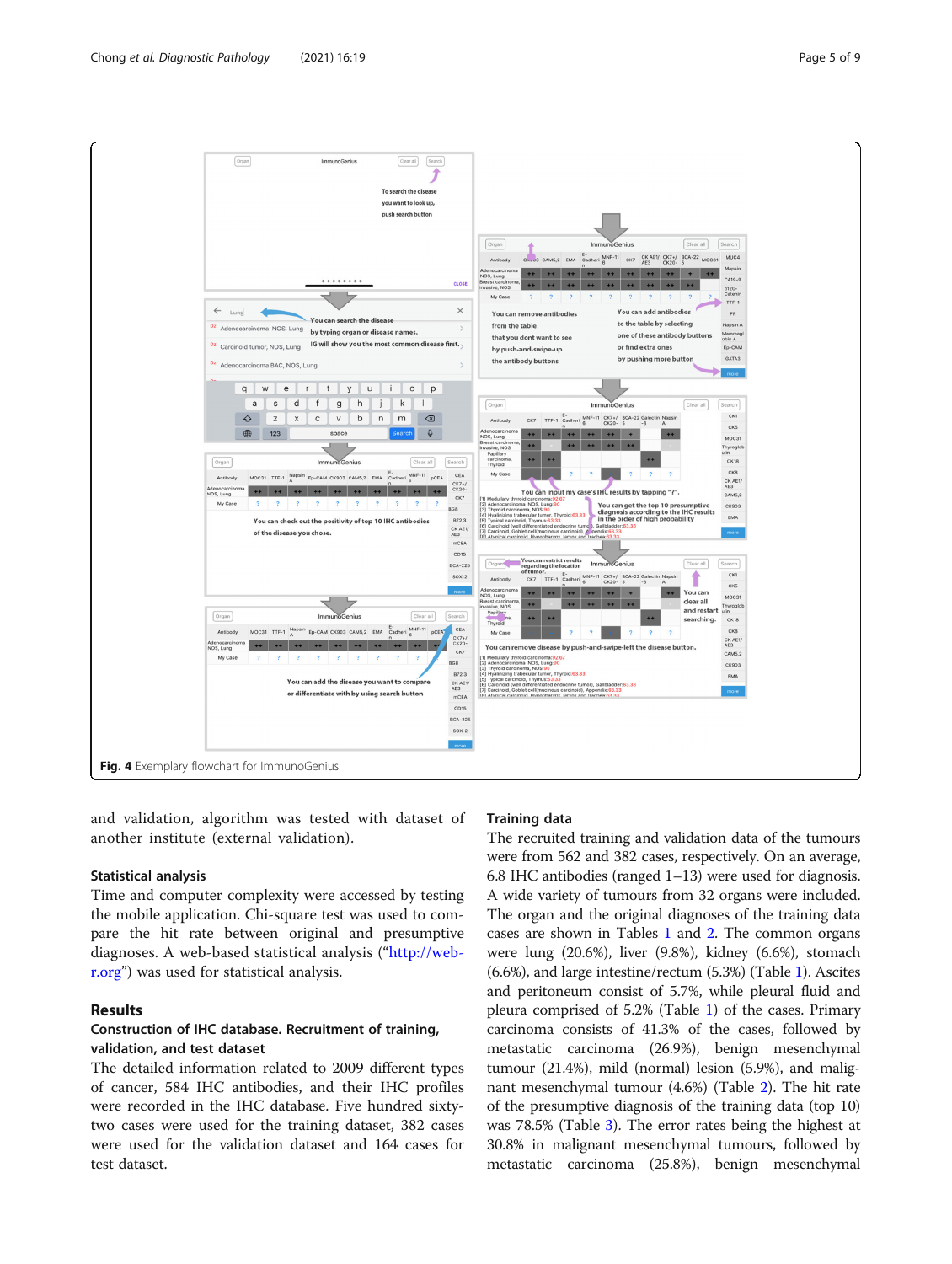# <span id="page-5-0"></span>Table 1 The organs of the training and validation dataset of TUO

| Organ                                                   | <b>Training data</b>     |        | Validation data |        | Test data      |        |
|---------------------------------------------------------|--------------------------|--------|-----------------|--------|----------------|--------|
|                                                         | No.                      | $\%$   | No.             | $\%$   | No             | $\%$   |
| Ascites (cell block)                                    | 19                       | 3.4%   | 11              | 2.9%   | $\mathbf{1}$   | 0.6%   |
| Pleural fluid (cell block)                              | 15                       | 2.7%   | 12              | 3.1%   | $\mathbf 0$    | 0.0%   |
| Lymph node                                              | 12                       | 2.1%   | 9               | 2.4%   | 8              | 4.9%   |
| Peritoneum                                              | 13                       | 2.3%   | $\,8\,$         | 2.1%   | $\overline{2}$ | 1.2%   |
| Pleura                                                  | 14                       | 2.5%   | $\overline{7}$  | 1.8%   | $\overline{2}$ | 1.2%   |
| Lung                                                    | 116                      | 20.6%  | 75              | 19.6%  | 26             | 15.9%  |
| Liver                                                   | 55                       | 9.8%   | 43              | 11.3%  | 33             | 20.1%  |
| Kidney                                                  | 37                       | 6.6%   | 31              | 8.1%   | 15             | 9.1%   |
| Breast                                                  | 17                       | 3.0%   | 11              | 2.9%   | 1              | 0.6%   |
| Soft tissue                                             | 38                       | 6.8%   | 14              | 3.7%   | 6              | 3.6%   |
| Female genital tract including uterus and vulva, vagina | 17                       | 3.0%   | 12              | 3.1%   | 18             | 10.1   |
| Adnexa                                                  | 8                        | 1.4%   | 6               | 1.6%   | $\mathbf 0$    | 0.0%   |
| Bladder and urinary tract                               | $\overline{\phantom{a}}$ | 1.2%   | 5               | 1.3%   | $\mathbf{1}$   | 0.6%   |
| Adrenal gland                                           | 10                       | 1.8%   | 5               | 1.3%   | $\mathbf{1}$   | 0.6%   |
| Prostate                                                | 15                       | 2.7%   | 11              | 2.9%   | 0              | 0.0%   |
| Testis                                                  | $\,8\,$                  | 1.4%   | 5               | 1.3%   | 0              | 0.0%   |
| Pancreas                                                | $\overline{7}$           | 1.2%   | $\overline{4}$  | 1.0%   | 3              | 1.8%   |
| Stomach                                                 | 37                       | 6.6%   | 20              | 5.2%   | 9              | 5.5%   |
| Small intestine                                         | $\overline{4}$           | 0.7%   | $\mathbf{1}$    | 0.3%   | 5              | 3.0%   |
| Large intestine and rectum                              | 30                       | 5.3%   | 23              | 6.0%   | 12             | 7.3%   |
| Gallbladder                                             | 3                        | 0.5%   | $\mathbf{1}$    | 0.3%   | $\overline{0}$ | 0.0%   |
| Appendix                                                | $\mathbf 2$              | 0.4%   | $\mathbf{1}$    | 0.3%   | $\overline{0}$ | 0.0%   |
| Brain (CNS)                                             | 11                       | 2.0%   | 6               | 1.6%   | 14             | 8.5%   |
| Meninges                                                | 22                       | 3.9%   | 16              | 4.2%   | 0              | 0.0%   |
| Naso- and oropharynx                                    | 13                       | 2.3%   | 10              | 2.6%   | $\sqrt{2}$     | 1.2%   |
| Skin                                                    | 14                       | 2.5%   | 11              | 2.9%   | $\mathbf{1}$   | 0.6%   |
| Bone                                                    | 6                        | 1.1%   | 5               | 1.3%   | 3              | 1.8%   |
| Thyroid gland                                           | $\overline{2}$           | 0.4%   | $\mathbf{1}$    | 0.3%   | $\mathbf 0$    | 0.0%   |
| Thymus                                                  | 3                        | 0.5%   | $\overline{2}$  | 0.5%   | 0              | 0.0%   |
| Salivary gland                                          | 5                        | 0.9%   | $\mathsf 3$     | 0.8%   | 0              | 0.0%   |
| Eye                                                     | $\overline{2}$           | 0.4%   | $\mathbf 0$     | 0.0%   | $\overline{2}$ | 1.2%   |
| Total                                                   | 562                      | 100.0% | 382             | 100.0% | 164            | 100.0% |

Abbreviations: TUO Tumor of unknown origin

| Table 2 The original diagnoses of the training and validation dataset of TUO |  |  |  |  |
|------------------------------------------------------------------------------|--|--|--|--|
|------------------------------------------------------------------------------|--|--|--|--|

| Organ                       | Training data |        |               |       | Validation data |        |               |       | Test data |       |               |       |
|-----------------------------|---------------|--------|---------------|-------|-----------------|--------|---------------|-------|-----------|-------|---------------|-------|
|                             | No.           | %      | <b>Errors</b> | %     | No.             | $\%$   | <b>Errors</b> | $\%$  | No.       | $\%$  | <b>Errors</b> | %     |
| Primary carcinoma           | 232           | 41.3%  | 42            | 18.1% | 163             | 42.7%  | 25            | 15.3% | 89        | 54.3% |               | 7.9%  |
| Metastatic carcinoma        | 151           | 26.9%  | 39            | 25.8% | 98              | 25.7%  | 26            | 26.5% | 19        | 11.6% | 4             | 21.1% |
| Benign (normal) lesion      | 33            | 5.9%   | 4             | 12.1% | 22              | 5.8%   | 3             | 13.6% | 13        | 7.9%  |               | 7.7%  |
| Benign mesenchymal tumor    | 120           | 21.4%  | 28            | 23.3% | 80              | 20.9%  | 24            | 30.0% | 24        | 14.6  | 4             | 16.7% |
| Malignant mesenchymal tumor | 26            | 4.6%   | 8             | 30.8% | 19              | 5.0%   | 6             | 31.6% | 19        | 11.6% |               | 10.5% |
|                             | 562           | 100.0% | 121           | 21.5% | 382             | 100.0% | 84            | 22.0% | 164       | 100%  | 18            | 11%   |

Abbreviations: TUO Tumor of unknown origin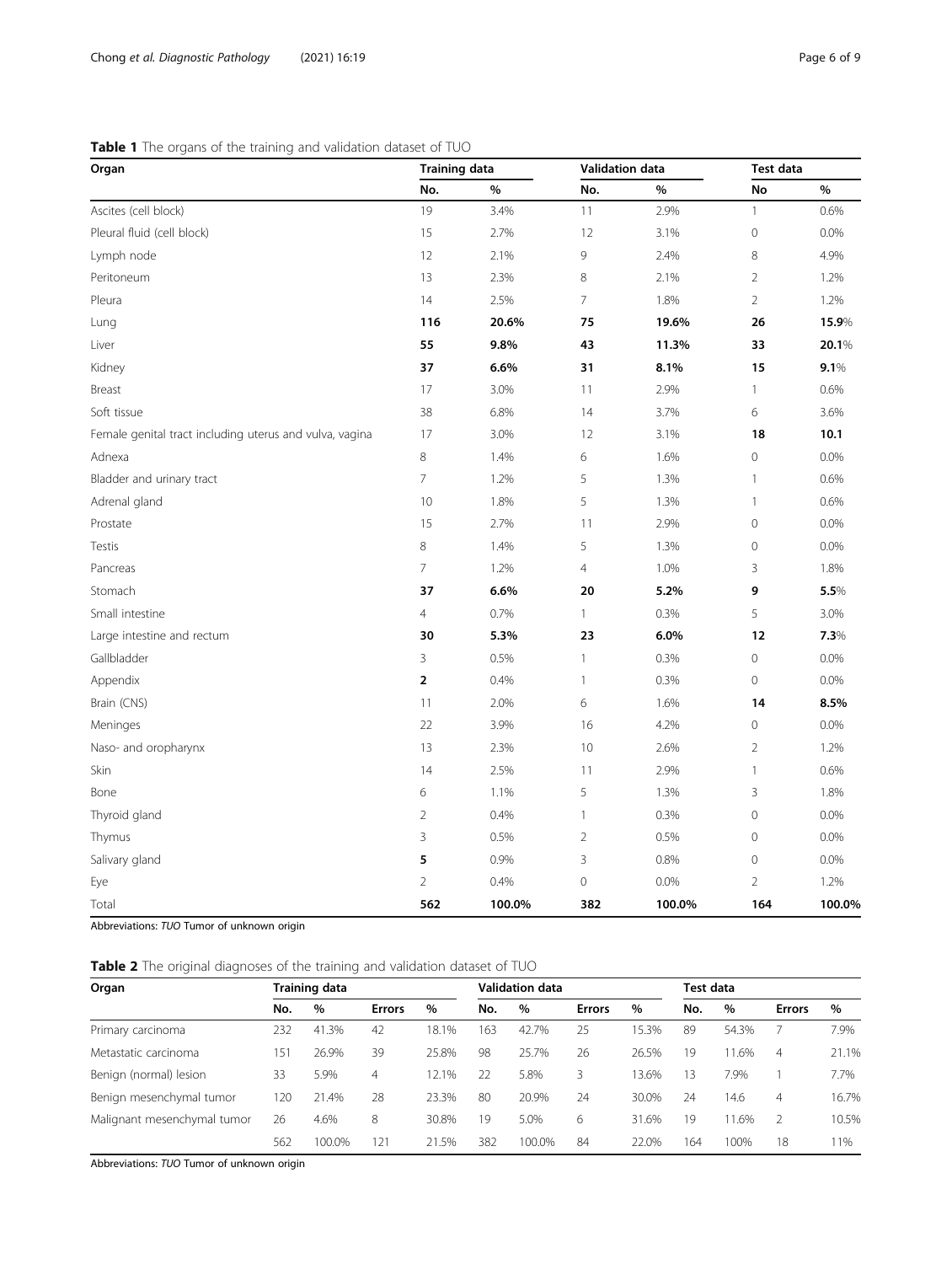<span id="page-6-0"></span>tumours (23.3%), primary carcinoma (18.1%), and benign (normal) lesion (12.1%).

## Validation data

The organs and the original diagnoses are shown in Tables [1](#page-5-0) and [2](#page-5-0). The common organs in the validation dataset were similar to the training dataset, which are lung (19.6%), liver (11.3%), kidney (8.1%), stomach (5.2%), and large intestine/rectum (6.0%) (Table [1](#page-5-0)). Ascites and peritoneum consist of 5.0%, while pleural fluid and pleura comprised of 4.9% of the cases (Table [1\)](#page-5-0). Primary carcinoma consists of 42.7% of the cases, followed by metastatic carcinoma (25.7%), benign mesenchymal tumour (20.9%), benign (normal) lesion (5.8%), and malignant mesenchymal tumour (5.0%). The hit rate of the presumptive diagnosis of the validation data (top 10) was 78.0% (Table 3), with the highest error rates at 31.6% in malignant mesenchymal tumours, followed by benign mesenchymal tumours (30.0%), metastatic carcinoma (26.5%), primary carcinoma (15.3%) and benign (normal) lesion (13.6%).

# Test data

We exploited 164 patients' cases for the test dataset. The organ and the original diagnoses are shown in Tables [1](#page-5-0) and [2](#page-5-0). The most common organs were lung (15.9%), liver (20.1%), female genital tract including uterus and vulva, vagina (10.1%), kidney (9.1%), brain (8.5%), large intestine and rectum (7.3%) and stomach (5.5%) (Table [1](#page-5-0)). Primary carcinoma consists of 54.3% of the cases, followed by metastatic carcinoma (11.6%), benign (normal) lesion (7.9%), benign mesenchymal tumour (14.6%), and malignant mesenchymal tumour (11.6%) (Table [2](#page-5-0)). The hit rate of the presumptive diagnosis of the training data (top 10) was 89% (Table 3). The error rates being the highest at 21.1% in metastatic carcinoma, followed by benign mesenchymal tumours (16.7%), malignant mesenchymal tumours (10.5%), primary carcinoma (7.9%), and benign (normal) lesion (7.7%).

# The precision error rates between training, validation, and test dataset

The error rates of the precision diagnosis were 21.5 and 22.0% for training and validation datasets, respectively

(Table 3); which was not significantly different ( $p$ -value = 0.866). The error rates of the precision diagnosis for test dataset was much less up to 11.0%. The overall hit rate was 79.9% (Table 3).

## Example of application

Let us take an example application of ImmunoGenius in real pathology practice. Recently we experienced a 50 year-old woman with a 1.5 cm-sized lung mass in her left upper lobe. She had a history of lumpectomy due to invasive ductal carcinoma 5 years ago. In addition, a 1.5 cm-sized thyroid nodule was found during the assessment. Based on this clinical information, we could hypothesize that this nodule can be primary lung adenocarcinoma, recurrent invasive ductal carcinoma, or metastatic thyroid papillary carcinoma. On H & E staining of needle biopsied sample, the tumor was adenocarcinoma with acinar and papillary pattern and irregular nuclei with frequent indistinctive nucleoli, which can be adenocarcinoma of either primary pulmonary, secondary mammary, and secondary thyroidal origin. In this practical setting, most pathologists would choose to perform IHC for CK7, CK20, TTF-1, GCDFP-15, galectin3, and napsin A for the differential diagnosis. We performed these markers at the first round of IHC and it was positive for CK7, TTF-1, galectin 3 and napsin A, and negative for CK20 and GCDFP-15 (Supplementary Fig. [3](#page-7-0)) TTF-1 and napsin A are very important markers for the lung cancer diagnosis, GCDFP-15 is important for breast cancer, and CK7, galectin 3, and TTF-1 are important for thyroid cancer diagnosis. However, as we see in the textbook table, napsin A can be also found in 5% of thyroid cancers as well as galectin 3 can be found up to 50% of lung adenocarcinoma. Therefore, we can rule out the possibility of breast cancer, but it can either be lung or thyroid carcinoma. So we had to get help from ImmunoGenius application on this case to check the real probabilistic difference calculated by these IHC profiles and the probability of both adenocarcinoma and thyroid carcinoma turned out to be similar as 64% (Supplementary Fig. [3\)](#page-7-0). For the confirmative diagnosis, we additionally performed the IHC for CK19, thyroglobulin, MOC31, PAX8 and p63. As a result, we could find the most probable diagnosis is lung cancer with 56% probability and thyroid carcinoma showed 53% of

Table 3 The comparison of Precision error rates between the training and validation dataset of TUO

| Precision<br>diagnosis |     | Training data |     | <b>Validation data</b> | Test data |       | <b>Total</b> |       |
|------------------------|-----|---------------|-----|------------------------|-----------|-------|--------------|-------|
|                        | No. | $\%$          | No. | $\frac{0}{0}$          | No.       | $\%$  | No.          | %     |
| Accurate results       | 441 | 78.5%         | 298 | 78.0%                  | 146       | 89%   | 885          | 79.9% |
| Error results          | 21  | 21.5%         | 84  | 22.0%                  | 18        | $1\%$ | 223          | 20.1% |
| Total                  | 562 | 100.0%        | 382 | 100.0%                 | 164       | 100%  | 1108         | 00.0% |

Abbreviations: TUO Tumor of unknown origin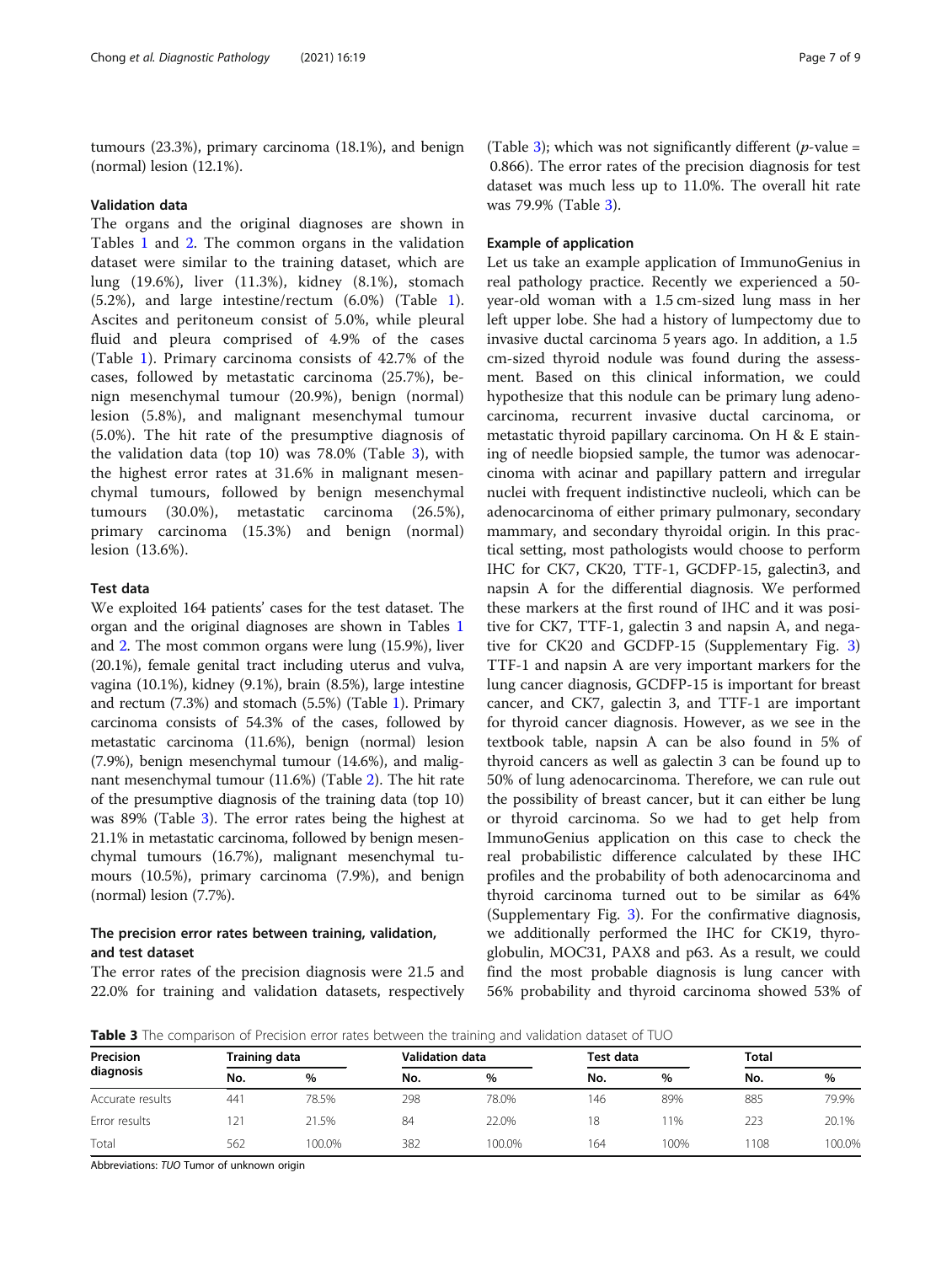<span id="page-7-0"></span>probability when it is an anaplastic histologic variant (Supplementary Fig. 3). With these results, we could rule out thyroid carcinoma more confidently with presumptive diagnosis prediction by ImmunoGenius.

# **Discussion**

In the present study, we verified the estimated the diagnostic probability of certain TUOs, using IHC results, by probabilistic decision tree and corresponding mobile application. The precision diagnosis drawn by the probabilistic decision tree algorithm, at the hit rate of 79.9%, can be a convincing assistant in decision making for pathologists. The hit rate rates between training, validation dataset were not statistically significant (78.5% vs. 78.0%,  $p$ -value = 0.866).

The hit rate of the presumptive diagnosis was generally poor compared to the results of our prior validation study using lymphoma cases that showed 95% precision hit rate [[29](#page-8-0)]. It is mainly due to the magnitude of the disease entities (2009 vs. 104). The common organs in the data used were lung, liver, kidney, ascites and peritoneum, and pleural fluid/pleura where metastatic lesions are often found in clinical practice. In case of the lungs, IHC was commonly used for subtyping between small cell, adeno, and squamous cell carcinoma, as well as determining the origin of the tumour, and whether it is primary or metastatic. In case of the kidneys, IHC was also used for subtyping between clear cell, chromophobe, papillary, etc., as well as determining whether it is primary or metastatic. For ascites and peritoneum, IHC was used for determining whether it is a metastatic carcinoma, or reactive mesothelial cells/macrophages. Moreover, in case of pleural fluid and pleura, IHC was used for determining whether it is metastatic adenocarcinoma (from the lung), mesothelioma, or reactive mesothelial cells/macrophages. Furthermore, in case of stomach, the primary differential diagnosis was between spindle cell neoplasms including gastrointestinal stromal tumours (GIST), schwannoma, and leiomyoma. Finally, in case of colon/rectum, benign spindle cell neoplasms and neuroendocrine cell tumours (carcinoid) were the most common disease.

The primary cause of inaccurate presumptive diagnosis was atypical IHC profiles (compared to that described in the textbook; about two thirds). The major causes of inaccurate presumptive diagnosis included overlapping IHC profiles between adenocarcinomas of the gastrointestinal tract, the origin of squamous cell carcinoma (no sitespecific marker for squamous cell carcinoma), mesenchymal neoplasia that express both epithelial and mesenchymal markers, tumours with mixed or combined entities (e.g. squamous transformation of adenocarcinoma of the lung after chemotherapy, combined germ cell tumour, etc.), and tumours with no disease-specific markers. The cases with typical IHC markers tended to show accurate presumptive

diagnosis. In other words, the precise differential diagnosis cannot be made only using the IHC profile in about 22% of the cases, and clinicopathologic findings along with the patient history should be considered. Thus, this algorithm should be used and interpreted with contextual information in a comprehensive and integrated manner. This study clearly showed the feasibility and clinical utility of making a diagnosis using the probabilistic decision tree algorithm and iOS and Android mobile application in the differential diagnosis of the tumours using IHC profiles.

#### Conclusions

The overall hit rate of this machine-learning algorithm was 79.9%, and the hit rate rates were not significantly different between training and validation data, and it was much lower in test data, thus showing a relatively robust generalization. Disease-specific markers, overlapping IHC profiles between diseases, a lack of site-specific markers, mixed/combined tumours, and atypical IHC profile are the leading causes of error in this system. However, this system will be useful to assist the pathologists in making precise decisions during the disease diagnosis Integrated interpretation with contextual information such as clinical and pathological findings should be considered, along with the use of this application, before making a final decision. Further studies for recommending IHC panels for particularly complex problems regarding differential diagnosis and application of artificial neural network algorithms to optimize the disease diagnosis [\[30,](#page-8-0) [31\]](#page-8-0), organ incidence, and antibody weight are needed in the future.

#### Abbreviations

IHC: Immunohistochemistry; WHO: World Health Organization; TUOs: Tumours of unknown origin; GIST: Gastrointestinal stromal tumours

#### Supplementary Information

The online version contains supplementary material available at [https://doi.](https://doi.org/10.1186/s13000-021-01081-8) [org/10.1186/s13000-021-01081-8.](https://doi.org/10.1186/s13000-021-01081-8)

Additional file 1: Figure S1. The example of the IHC database. Additional file 2: Figure S2. The example of the patients IHC profile dataset for training and validation of the diagnosis presumption algorithm.

Additional file 3: Figure S3. The example of application using a case of tumor of unknown origin.

Additional file 4: Table S1. The reference books used for IHC database build. Table S2. Online references used for IHC antibody name documentation.

#### Acknowledgments

We appreciate Mr. Young Dong Seo for reviewing the manuscript style.

#### Patents

Copyright of ImmunoGenius, the mobile application developed during this project, is owned by The Catholic University of Korea, Indurstry-Academic Cooperation Foundation. The content of the software including the idea, database, user interface, and the source code is protected.